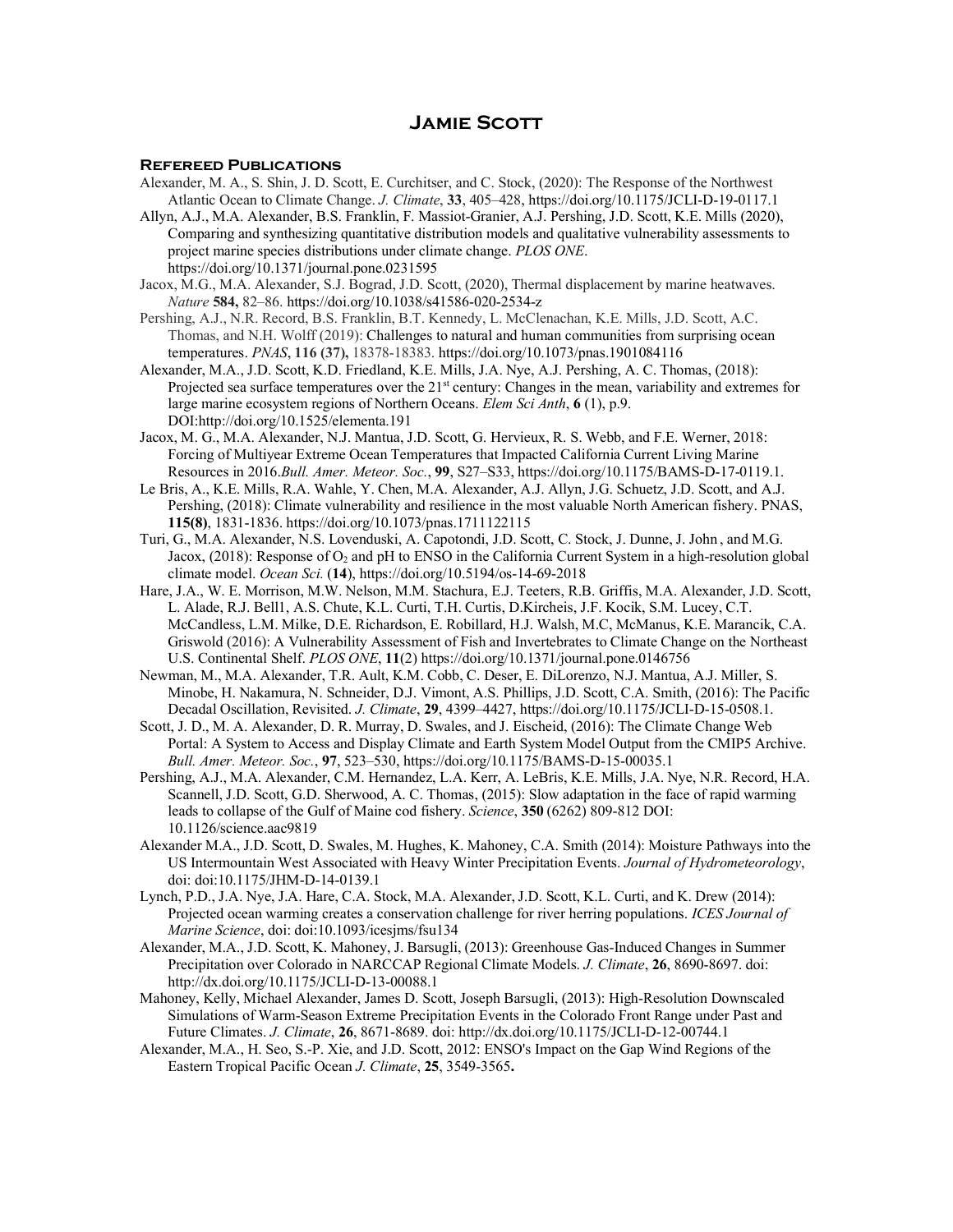- Capotondi, A., M. Alexander, N. Bond, E. Churchitser, and J. Scott, (2012): Enhanced Upper-Ocean Stratification with Climate Change in the CMIP3 Models. *J. Geophs Res. - Oceans*, **117**, C04031, doi:10.1029/2011JC007409.
- Mahoney, K., M.A. Alexander, G. Thompson, J.J. Barsugli, J.D. Scott, (2012): Changes in hail and flood risk in high-resolution simulations over the Colorado Mountains. *Nature Climate Change*, **2**, doi:10.1038/nclimate1344.
- Deser, C., A.S. Phillips, R.A. Tomas, Y. Okumura, M.A. Alexander, A. Capotondi, J.D. Scott, Y-O. Kwon, and M. Ohba, (2012): ENSO and Pacific Decadal Variability in Community Climate System Model Version 4. *J. Climate*, **25**, 2622-2651, 10.1175/JCLI-D-11-00301.1
- Newman, M., M. A. Alexander and J. D Scott, (2011): An empirical model of tropical ocean dynamics. *Climate. Dyn.*, doi: 10.1007/s00382-011-1034-0.
- Alexander, M.A., (2010): Extratropical Air-Sea Interaction, SST Variability and the Pacific Decadal Oscillation (PDO). *Climate Dynamics: Why does Climate Vary*, Editors D. Sun and F. Bryan, AGU Monograph, pp. 123-148.
- Alexander, M.A., D.J. Vimont, P. Chang, and J.D. Scott, (2010): The Impact of Extratropical Atmospheric Variability on ENSO: Testing the Seasonal Footprinting Mechanism using Coupled Model Experiments. *J. Climate*, **23**, 2885-2901.
- Hare, J., M. Alexander, M. Fogarty, E. Williams, J.D. Scott, (2010): Forecasting the dynamics of a coastal fishery species using a coupled climate population model. *Ecological Applications*, **20(2)**, 452-464.
- Alexander, M.A. and J.D. Scott, 2008: The role of Ekman ocean heat transport in the Northern Hemisphere Response to ENSO. *J. Climate*, **21**, 5688-5707.
- Bladé, I., M. Newman, M.A. Alexander, J.D. Scott, 2008: The late fall extratropical response to ENSO: sensitivity to coupling and convection in the tropical west Pacific. *J. Climate*, **21**, 6101-6118.
- Bhatt, U.S., M.A. Alexander, C. Deser, J.E. Walsh, J.S. Miller, M. Timlin, J.D. Scott, and R. Tomas, 2008: The Atmospheric Response to Realistic Reduced Summer Arctic Sea Ice Anomalies. In *Arctic Sea Ice Decline: Observations, Projections, Mechanisms, and Implications*, Geophys. Monogr. Ser., vol. 180, eds. E. Deweaver and C. Bitz., and L.-B. Tremblay, pp. 91-110, AGU, Washington, D. C.
- Alexander, M.A., L. Matrosova, C. Penland, J.D. Scott, and P. Chang, 2008: Forecasting Pacific SSTs: Linear Inverse Model Predictions of the PDO. *J. Climate*, **21**, 385-402.
- Alexander, M., J. Yin, G. Branstator, A. Capotondi, C. Cassou, R. Cullather, Y.-O. Kwon, J Norris, J. Scott, I. Wainer, 2006. Extratropical Atmosphere-Ocean Variability in CCSM3. *J. Climate*, **19**, 2496-2525. Special Issue (June 1, #11) on the CCSM3.
- Alexander, M.A., N.-C. Lau, and J.D. Scott, 2004: Broadening the atmospheric bridge paradigm: ENSO teleconnections to the North Pacific in summer and to the tropical west Pacific-Indian Oceans over the seasonal cycle. *Earth Climate: The Ocean-Atmosphere Interaction.* , eds. C. Wang, S.-P. Xie and J. Carton. AGU Monograph. pp. 85-104.
- Alexander, M.A., U.S. Bhatt, J.E. Walsh, M.S. Timlin, J.S. Miller and J.D. Scott, 2004: The atmospheric response to realistic Arctic sea ice anomalies in an AGCM during Winter. *J. Climate*, **17**, 890-905.
- Alexander, M.A. and J.D. Scott, 2002: The influence of ENSO on air-sea interaction in the Atlantic. *Geophys. Res. Lett.*, **29 (14)**, 10.1029/2001GL014347.
- Alexander, M.A., I. Blade, M. Newman, J.R. Lanzante, N.-C. Lau, and J.D. Scott, 2002: The Atmospheric Bridge: the Influence of ENSO Teleconnections on Air-Sea Interaction Over the Global Oceans. *J. Climate*, **15**, 2205-2231.
- Alexander, M.A., M.S. Timlin, and J.D. Scott, 2001: Winter-to-Winter recurrence of sea surface temperature, salinity and mixed layer depth anomalies. *Progress in Oceanography*, **49**, 41-61.
- Alexander, M.A., J.D. Scott, and C. Deser, 2000: Processes that influence sea surface temperature and ocean mixed layer depth variability in a coupled model. *J. Geophys. Res. - Oceans*, **105**, 16, 823-842.
- Newman, M., M.A. Alexander, C.R. Winkler, J.D. Scott, and J.J. Barsugli, 2000: A linear diagnosis of the coupled extratropical Ocean-Atmosphere system in the GFDL GCM. *Atmospheric Sciences Letters*, **1**.
- Scott, J. D. and M. A. Alexander, 1999: Net shortwave fluxes over the ocean. *J. Phys. Oceanogr.*, **29**, 3167-3174.
- Alexander, M.A., and J.D. Scott, 1997: Surface Flux Variability over the North Pacific and North Atlantic Oceans. *J. Climate*, **10**, 2963-2978.
- Scott, J.D., M.A. Alexander, J.A. Collins, and C.A. Smith, 1997. Interactive Visualization of Climate Data on the WWW. *Bull. Amer. Meteor. Soc.*, **78**, 1985-1989.
- Scott, J.D., and S.A. Rutledge, 1995: Doppler Radar Observations of an Asymmetric Mesoscale Convective System and Associated Vortex Couplet. *Mon. Wea. Rev*, **123**, 3437-3457.